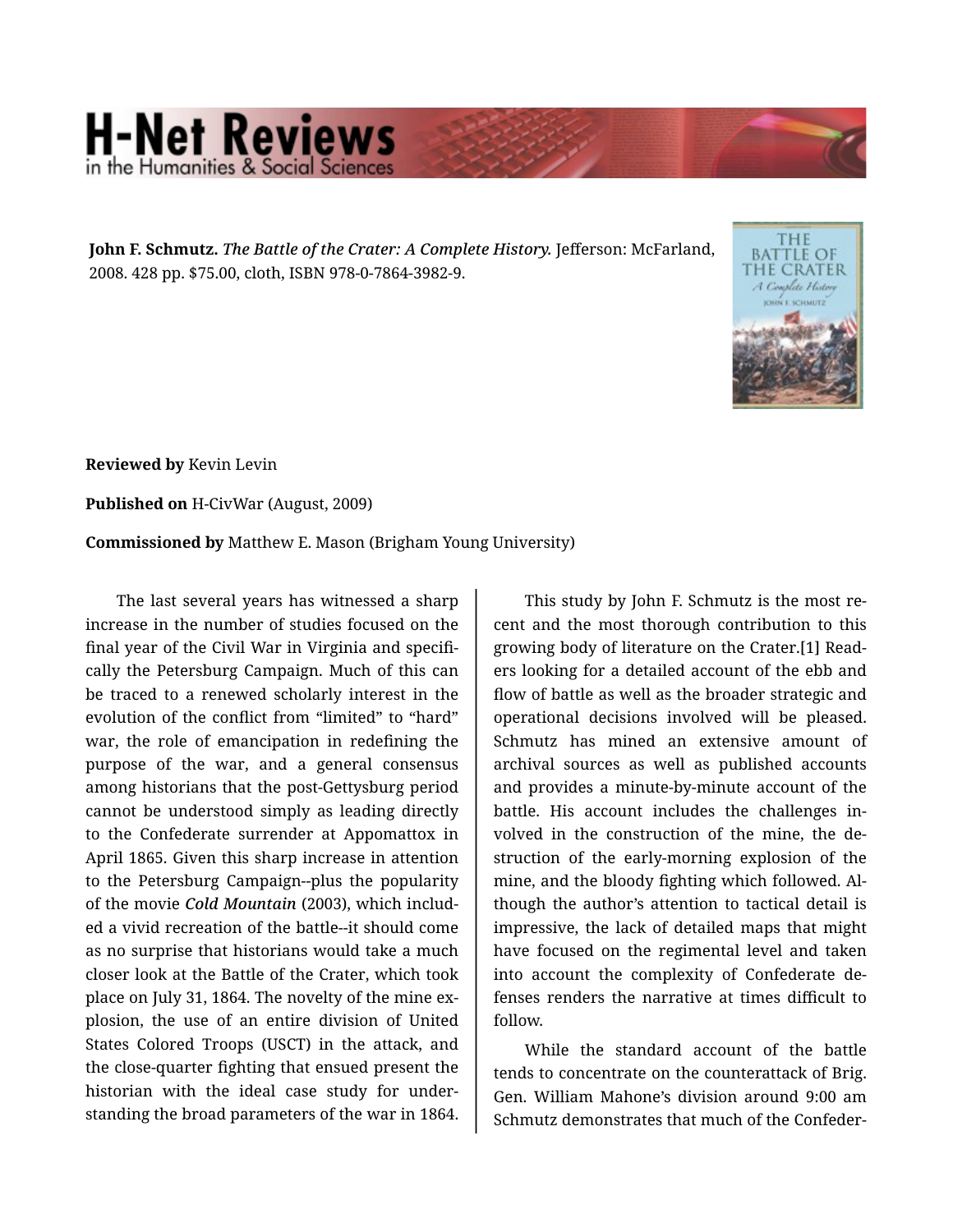ate success that day can be explained by the steadfastness of Brig. Gen. Stephen Elliott's South Carolina brigade, which bore the brunt of the ex‐ plosion along with other units from North Caroli‐ na and various artillery batteries. Schmutz also corrects the popular perception (no doubt influ‐ enced by *Cold Mountain*) that the Union attack never managed to advance beyond the confines of the crater itself. Such an image belies a Confeder‐ ate position made up of a complex maze of earth‐ works, traverses, covered ways, and a host of oth‐ er obstacles. The initial Union advance of three di‐ visions in Gen. Ambrose Burnside's Ninth Corps managed to take and hold positions north and south of the crater and a series of bombproofs and cavalier trenches constructed behind the ad‐ vanced line of the Confederate position. Schmutz provides complete coverage of the role played by the two brigades of USCTs in Brig. Gen. Edward Ferrero's Fourth Division. These units were in‐ volved in some of the furthest advances of the morning before they were pushed back, along with the rest of the white units, by Mahone's divi‐ sion. As in the case of black Union soldiers gener‐ ally, the experience of USCTs at the Crater has rarely been acknowledged or understood.

If there is a criticism of Schmutz's handling of the evidence it is a tendency to overlook the im‐ portant distinction between wartime and postwar accounts. Questions about Mahone's role and place on the battlefield must be understood in the context of the political revolution that took place in Virginia under his leadership of the widely popular and biracial party, the Readjusters. The four years of Readjuster control of the state as‐ sembly as well as the election of a Readjuster governor led to a bitter public debate that included attacks against Mahone's war record--some of it written by the men in his old command, including Brig. Gen. David Weisiger, who commanded the Virginia brigade in the division. In addition, any attempt to pin down the contributions to Confed‐ erate victory must also take into account the con‐ tinued postwar debate between Virginians, who

exerted a great deal of control on how the battle was remembered and commemorated, and for‐ mer comrades from North and South Carolina, Georgia, and Alabama who cried foul over their inability to challenge accounts that placed the brunt of the responsibility for victory on Ma‐ hone's Virginians.[2]

The extensive and detailed coverage of the tactical level of battle also makes it difficult to fol‐ low important interpretive points throughout the narrative. Arguably, one of the most significant arguments made comes in the author's analysis of how Confederates responded to the presence of USCTs on the battlefield. Schmutz rightly points out that the men in Weisiger's Virginia brigade were outraged after being informed that the Union attack included large numbers of black sol‐ diers and would have viewed their presence as something akin to "an insurrection of slaves": "Al‐ most half of the brigade's men were from the im‐ mediate Petersburg area and saw themselves as standing between their relatives and friends in Petersburg and utter havoc of the same sort that Nat Turner had loosed on their kin years before" (p. 238).

Given the historiography's skewed coverage of how Confederates responded to the presence of USCTs, Schmutz's observation is both refreshing and significant. Unfortunately, he fails to apply these observations even more broadly. The men in the Virginia brigade would have indeed enter‐ tained horrific images attached to Turner's revolt and the attempted insurrection by John Brown, but most white Southerners--not just Virginians- in the Army of Northern Virginia would have ac‐ knowledge the USCT presence as a slave insurrec‐ tion, given their antebellum roles and responsibil‐ ities in protecting their loved ones and communi‐ ty in a slave society. Schmutz also missed an op‐ portunity to interpret the post-battle massacre it‐ self and the march of black and white Union pris‐ oners through the streets of Petersburg in full view of its citizens as an expression of this deep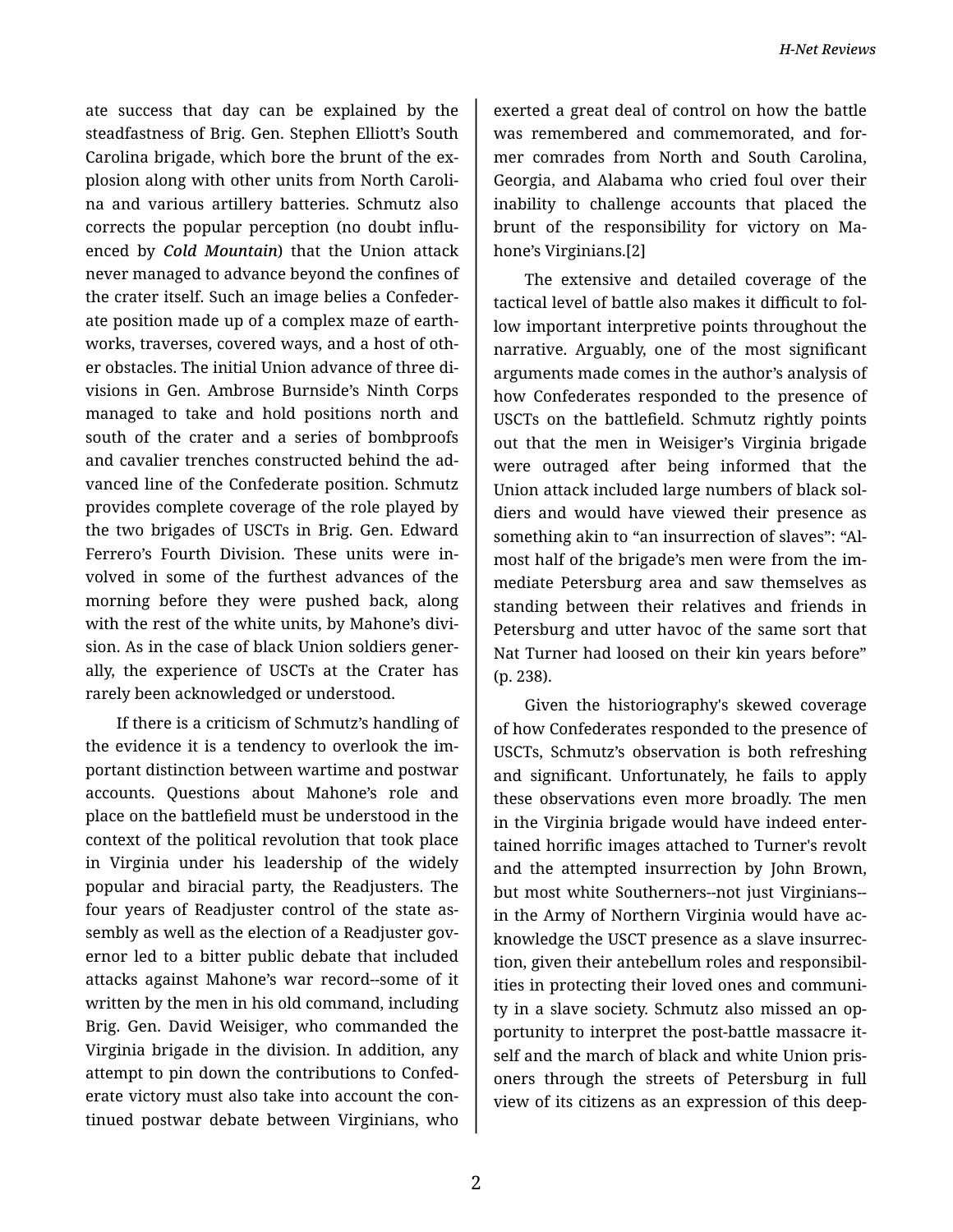seated fear of slave insurrection. The author's fail‐ ure to draw the full implications of his observa‐ tion are compounded when discussing the evi‐ dence of the bayoneting of USCTs by their white comrades as they fell back from advanced posi‐ tions following the Confederate countercharge as well as the limited evidence that black soldiers re‐ fused to take Confederates prisoners on more than one occasion. Schmutz should be applauded for including these accounts, as it highlights the confused nature of the fighting in and around the crater and the hatred and bitterness that defined race relations at the time, but the explanation as to why these unfortunate incidents occurred at all must be understood as stemming from a very dif‐ ferent set of factors.[3]

Schmutz's ultimate goal is to better under‐ stand and explain the failure of the Union attack rather than focus on interpretive challenges such as race. Ultimately, the author builds his explana‐ tion for the Union debacle on a Joint Committee investigation, which placed much of the blame on General George G. Meade in contrast with an ear‐ lier investigation that assigned responsibility to Burnside. Schmutz goes on to point out multiple problems with the Union plan and attack, from the bickering between commanders at the highest levels to the incompetence on the division level, to the failure to remove obstacles in front of ad‐ vanced positions that delayed the initial advance, to the failure to move quickly beyond the confines of the crater itself and into Petersburg. No doubt, all of these reasons played a role in this failed as‐ sault.

Though we are likely to see publication of ad‐ ditional studies of the Battle of the Crater in the future, we are unlikely to see one that matches the scope and detail of the fighting that took place. Readers interested in this traditional approach to military history will have much to consider. Those interested in the kinds of interpretive questions addressed by academic historians relating to sol‐ diers, the home front, politics, and race will be

stimulated at different points in the narrative, but left wanting a more complete and thorough analy‐ sis.

## Notes

[1]. Three books, including the present study under review, have been published on the Crater over the past two years: Alan Axelrod, *The Horrid Pit: The Battle of the Crater, The Civil War's Cru‐ elest Mission* (New York: Carroll and Graf Publish‐ ers, 2007); and Richard Slotkin, *No Quarter: The Battle of the Crater, 1864* (New York: Random House, 2009).

[2]. Kevin M. Levin, "William Mahone, the Lost Cause, and Civil War History," *Virginia Maga‐ zine of History and Biography* 113 (2005): 379-412; Kevin M. Levin, "Is There Not Glory Enough to Give Us All a Share?: An Analysis of Competing Memories of the Battle of the Crater," in *The View from the Ground: Experiences of Civil War Sol‐ diers*, ed. Aaron Sheehan-Dean (Lexington: Uni‐ versity Press of Kentucky: 2007), 227-248.

[3]. See George S. Burkhardt, *Confederate Rage, Yankee Wrath: No Quarter in the Civil War* (Carbondale: Southern Illinois University Press, 2007).

kindled

,

.